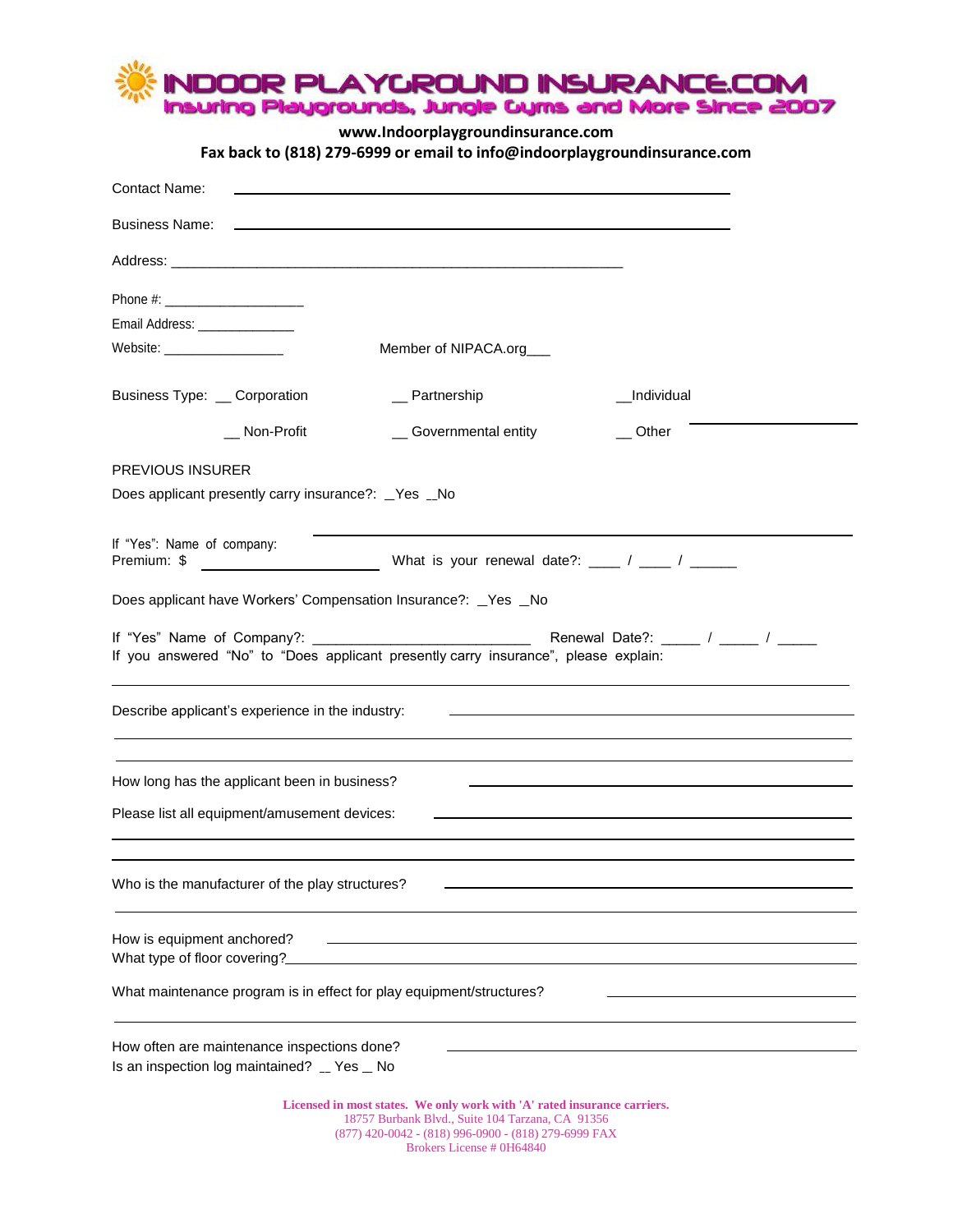

## **www.Indoorplaygroundinsurance.com Fax back to (818) 279-6999 or email to info@indoorplaygroundinsurance.com**

| What is the maximum capacity of the premises?                                                                                               |                                                                          |
|---------------------------------------------------------------------------------------------------------------------------------------------|--------------------------------------------------------------------------|
| Average number of children per day?                                                                                                         |                                                                          |
| Ages of children?<br>Is parental supervision required at all times?: _Yes _No                                                               |                                                                          |
| Number of supervisory staff?                                                                                                                | Ages of supervisors/staff?                                               |
| Qualification of supervisors/staff?                                                                                                         |                                                                          |
| Number of employees supervising play area?                                                                                                  |                                                                          |
| Is there a set ratio for attendants to children?: _Yes _ No                                                                                 | If "No", please explain:                                                 |
| What rules do you have in place? If so, are they posted?                                                                                    |                                                                          |
| What is the sanitation schedule for the play structures and toys?: _________________________________                                        |                                                                          |
| Will an attendant be specifically assigned to the play structures to ensure rules are followed on the<br>slides/climbing areas?: _Yes _No   |                                                                          |
| Do you provide babysitting services?: _Yes _No<br>Will food be served on the premises?: _Yes _No                                            | If so, what type and who prepares it?: ________                          |
| What are the minimum requirements for first aid training of staff?:                                                                         |                                                                          |
| What procedures are in place relative to the handling and storage of potentially harmful items, such as paints,<br>cleaning materials etc.? |                                                                          |
| Anticipated revenues for this year?                                                                                                         | Last year's revenue:                                                     |
| Any loses or incidents in the last 5 years?: _Yes _No                                                                                       | If so, please give details:                                              |
|                                                                                                                                             | Licensed in most states. We only work with 'A' rated insurance carriers. |

18757 Burbank Blvd., Suite 104 Tarzana, CA 91356 (877) 420-0042 - (818) 996-0900 - (818) 279-6999 FAX Brokers License # 0H64840